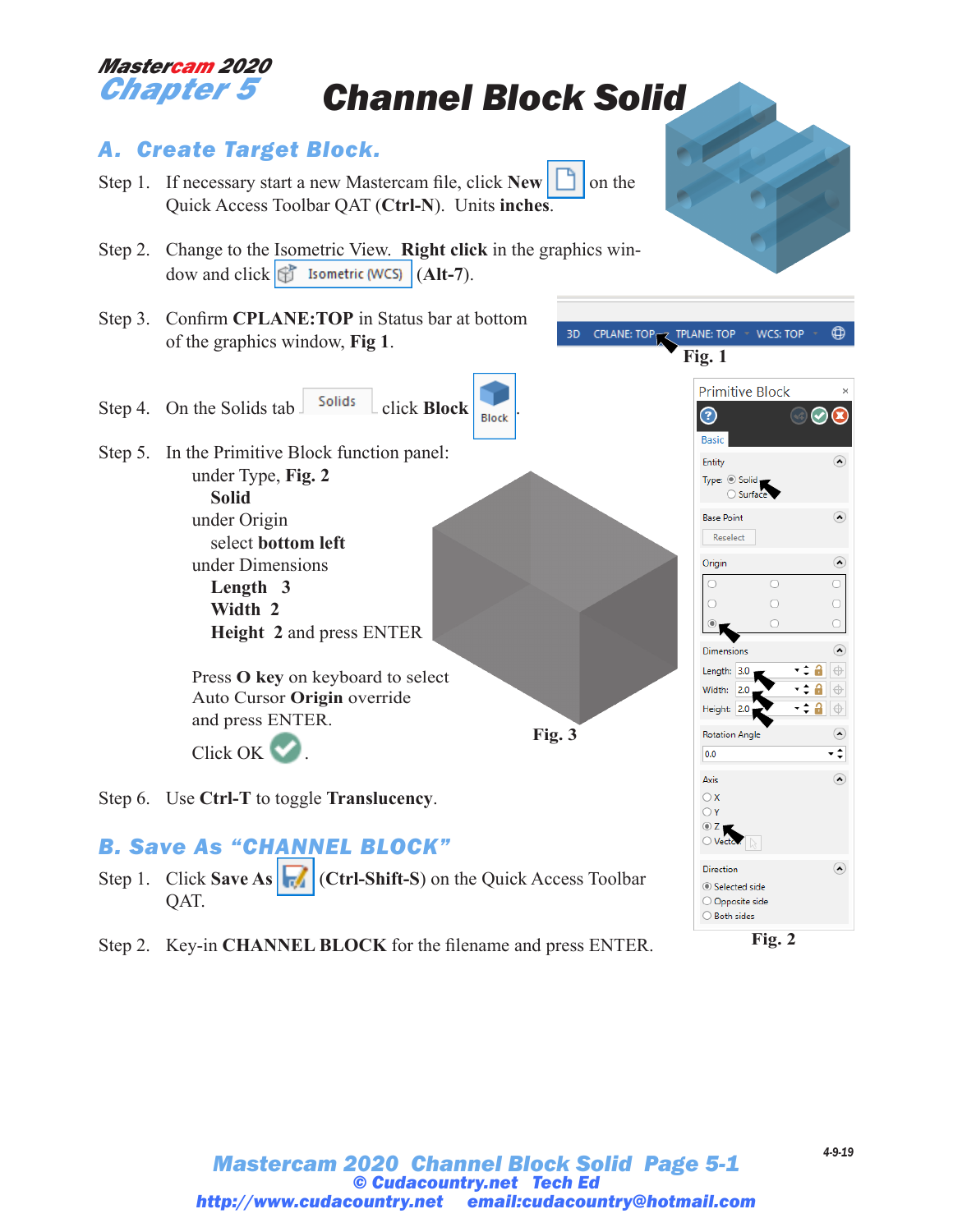

*Mastercam 2020 Channel Block Solid Page 5-2*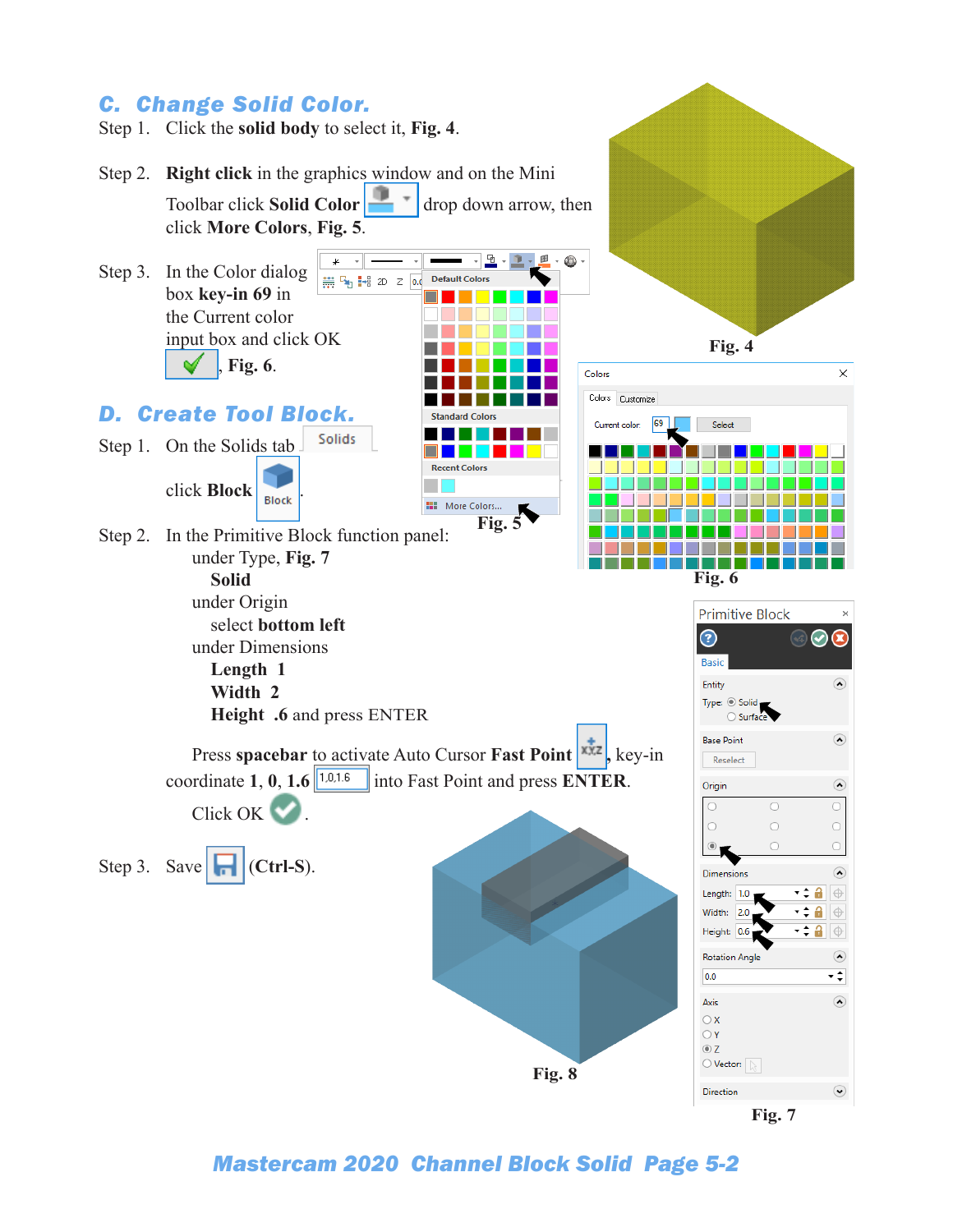

#### *Mastercam 2020 Channel Block Solid Page 5-3*